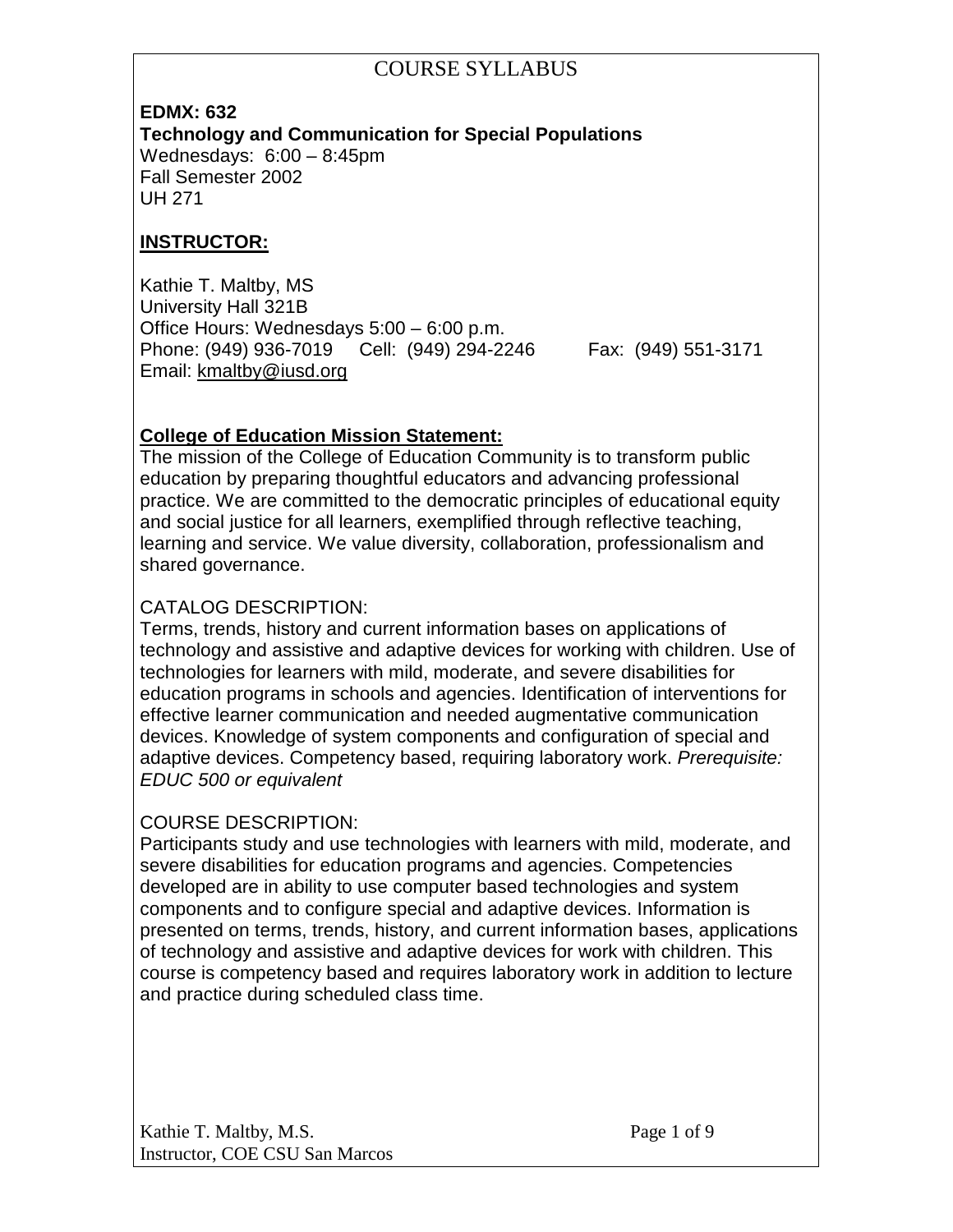Prerequisites: Admission to the Preliminary Level I Mild/Moderate and Moderate/Severe Disabilities Education Specialist Program with or without Multiple Subjects/BCLAD. **Successful completion of EDUC 500 or equivalent**. Demonstration of a basic understanding and practical use of representative programs for instruction and teacher productivity including word processing, databases, spreadsheets, graphics, telecommunications, networking, and multimedia presentations is absolutely required.

#### **Reading/Materials Required:**

- $\Box$  Readings as assigned from class CD and researched on the Internet, daily news, and professional journals.
- **Purchase/Bring in to class one piece of current educational software** to demonstrate in class
- **□** Class handouts (bring all handouts with you to class)<br>□ Manuals to equipment and software (provided, to be
	- **Manuals to equipment and software** (provided, to be used in class)

Supplies Required:

 n e 2" **- three-ring binder measuring approximately 4" x 6"**   $\Box$  Three 1.4 MB 3.5" floppy disks - you MUST have these to save lab work done in class.

 $\Box$  University print card - you will be required to submit hard print copies of lab assignments printed in the lab - this is a requirement.

## **COURSE OBJECTIVES:**

#### **Upon completion of this course, students will have acquired the knowledge and skills to:**

- 1. Demonstrate understanding of ethics, legislation and policies governing assistive technology in education.
- 2. Locate and become familiar with various resource agencies at the national, state and local levels supporting assistive technology.
- 3. Explore and evaluate adaptive/assistive software designed for students with mild, moderate or severe disabilities.
- 4. Explore and evaluate adaptive/assistive hardware designed for students with mild, moderate or severe disabilities.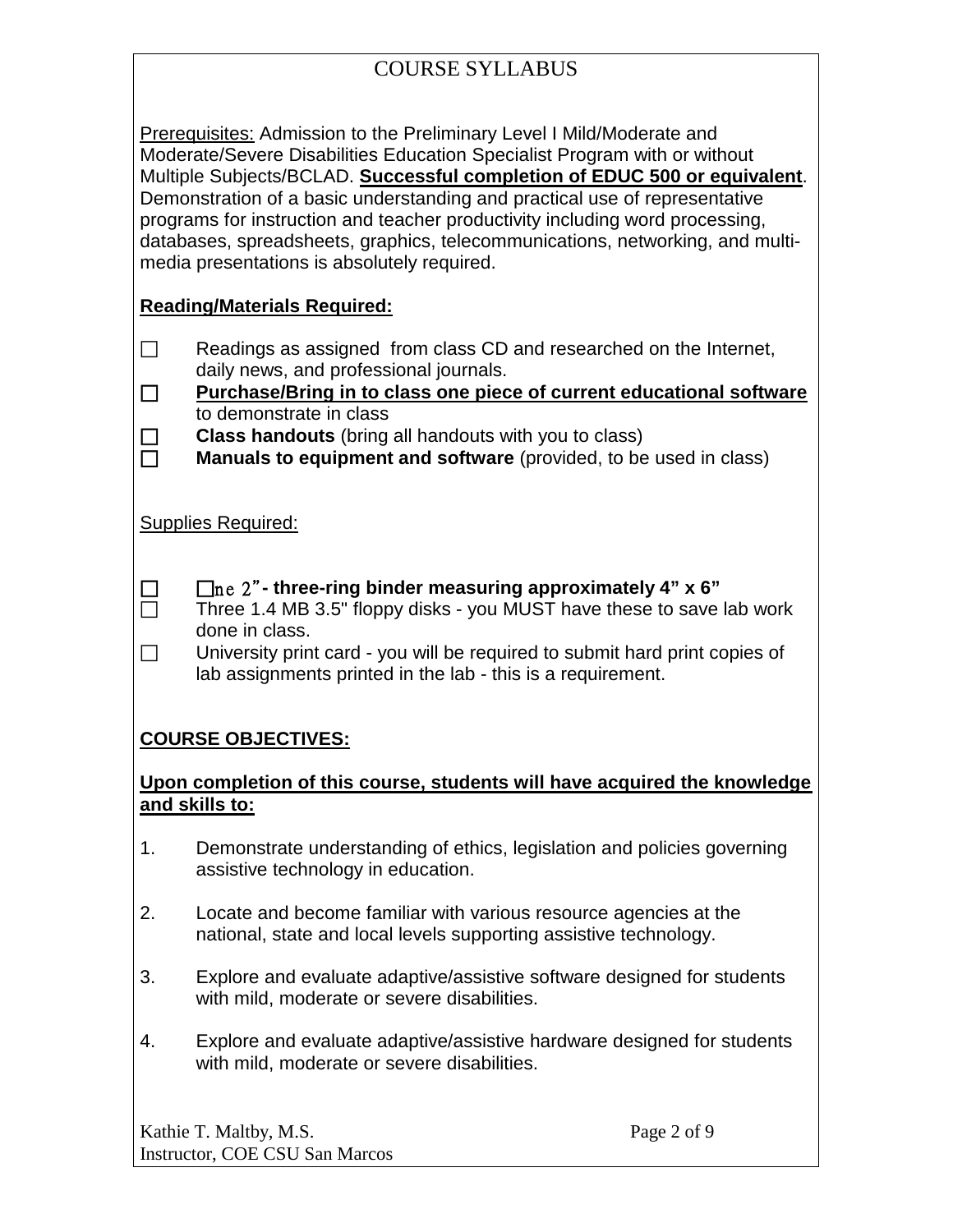- 5. Be able to use the Internet to research and critically evaluate websites related to various topics in assistive/adaptive technology.
- 6. Acquire skills in creating no/low tech adaptations for students with disabilities in the classroom.
- 7. Demonstrate understanding of the evaluation process, service delivery models and funding as they relate to assistive technology.
- 8. Ability to contribute to the development of educational goals and objectives that infuse assistive technology in IEPs and ITPs.
- 9. Evaluate the effectiveness of software and hardware for individual learners in special education.
- 10. Demonstrate skills in adapting curriculum and instruction for special populations using a variety of tools.
- 11. Be familiar with assistive/adaptive devices in the areas of: augmentative and alternative communication; writing, reading, studying and mathematics; vision and hearing; positioning, seating and mobility; and activities of daily living.
- 12. Acquire competencies in configuring and using adaptive devices including:
	- a. IntelliKeys
	- b. Switches and switch interface
	- c. Touch screens
	- d. Alpha Smart keyboard
- 13. Acquire competencies in using specialize software such as:
	- a. Overlay Maker
	- b. Boardmaker
	- c. Co:Writer
	- d. Write Out Loud
	- c. Inspiration
	- e. IntelliMathics
	- f. IntelliTalk II

Kathie T. Maltby, M.S. Page 3 of 9 Instructor, COE CSU San Marcos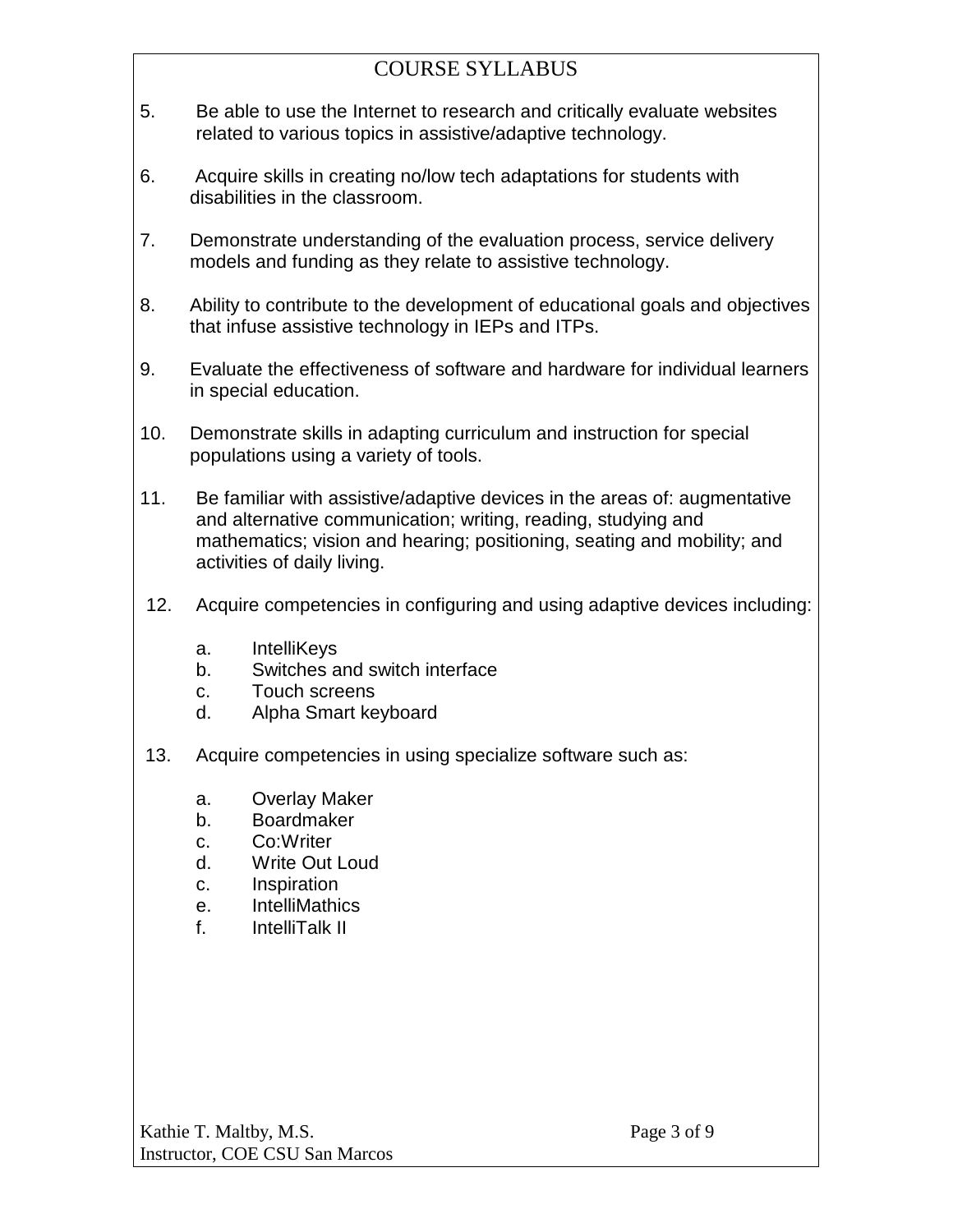## **ADMINISTRATIVE REQUIREMENTS OF STUDENTS**

COE ATTENDANCE POLICY: A good student is one who adheres to standards of dependability and promptness. This course is comprised of 16 class sessions across a 16-week period. **Students who miss three or more of the 16 classes (or 80%) of this course; or who are late for, or leave early from three or more sessions of this course, will be unable to receive a passing grade for this course (C+ or better).** 

ASSIGNMENT POLICY: Each assignment is due on the date indicated on the syllabus/schedule. Late assignments will be only be accepted up to one week after stated due date and will receive only partial credit. Keep a hard copy of each assignment turned in. **Burden of proof of assignment completion is upon the student.** *This includes all lab sheets.*

MISSED LABS: Students may (with consent of the instructor) make up the labwork and submit the lab sheet. However, less than full points will be awarded as the student has missed the instructor's instruction and supervised in-class group work with peers. No labs will be accepted, nor made up, later than two weeks after the class session in which the information was covered.

**Note:** If you have extraordinary circumstances in your life, which will impact upon your attendance or assignments, please let us know. If you have any questions or concerns, please contact the instructor.

Plagiarism of any type will result in a failing grade. Students making unauthorized copies of copyrighted microcomputer software will receive a failing grade.

Students are **required** to keep a copy of **all** work (including lab assignments requiring papers and responses). In case any work becomes lost, **all proof of work accomplished is the responsibility of the student**.

It is strongly advised that students keep up with the assignments from week to week.

## **LAB ETIQUETTE:**

- **ABSOLUTELY NO FOOD, DRINK, WATER, ETC IN THE LAB AT ANY TIME!!!** Students with food or drink in the lab will be **penalized participation and lab points.** Thank you for your attention to this matter.
- $\triangleright$  A collaborative professional considers his/her colleagues at all times. Much of the adaptive and assistive devices must be shared. Be sure to have each member of the group have hands-on with the devices and software in order to complete lab work.
- $\triangleright$  Much work for this course is collaborative. In real life, all team members must collaborate and participate in order to accomplish any completed

Kathie T. Maltby, M.S. Page 4 of 9 Instructor, COE CSU San Marcos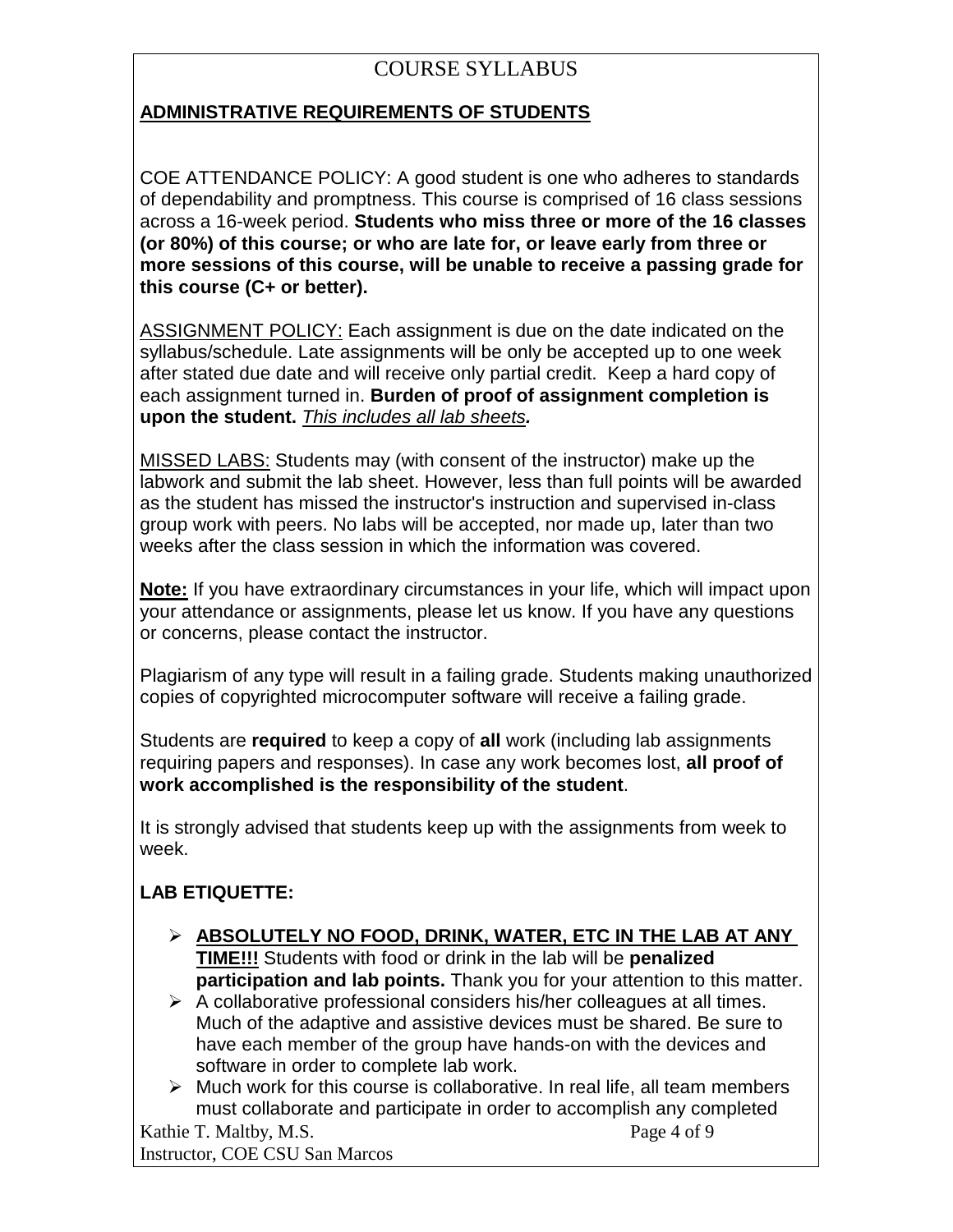project. Team members are expected to be considerate and group minded in scheduling working sessions to complete course assignments.

 $\triangleright$  Please wash your hands before using any adaptive equipment. The keyboard membranes and switches are very sensitive. Also, do not write on top of keyboard membranes.

**Note: the one principle of adaptive technology:** If it is going to malfunction, it will do so when you are in front of a group! Please be patient!

## **ACADEMIC REQUIREMENTS**

#### **ASSIGNMENTS AND POINTS FOR MEETING COURSE OBJECTIVES:**

| 50<br>95<br>25<br>50 |
|----------------------|
|                      |
|                      |
|                      |
|                      |
|                      |
| 170                  |
| 80                   |
| Points:              |
|                      |

**Lab assignments:** (17 labs @ 10 points each = 100 points) The labs are inclass assignments; please remember to turn in your labs at the end of class.

**Collaboration/Participation:** (16 sessions @ 5 points each = 80 points) Be sure to read both the attendance and missed labs policies stated above under administrative requirements.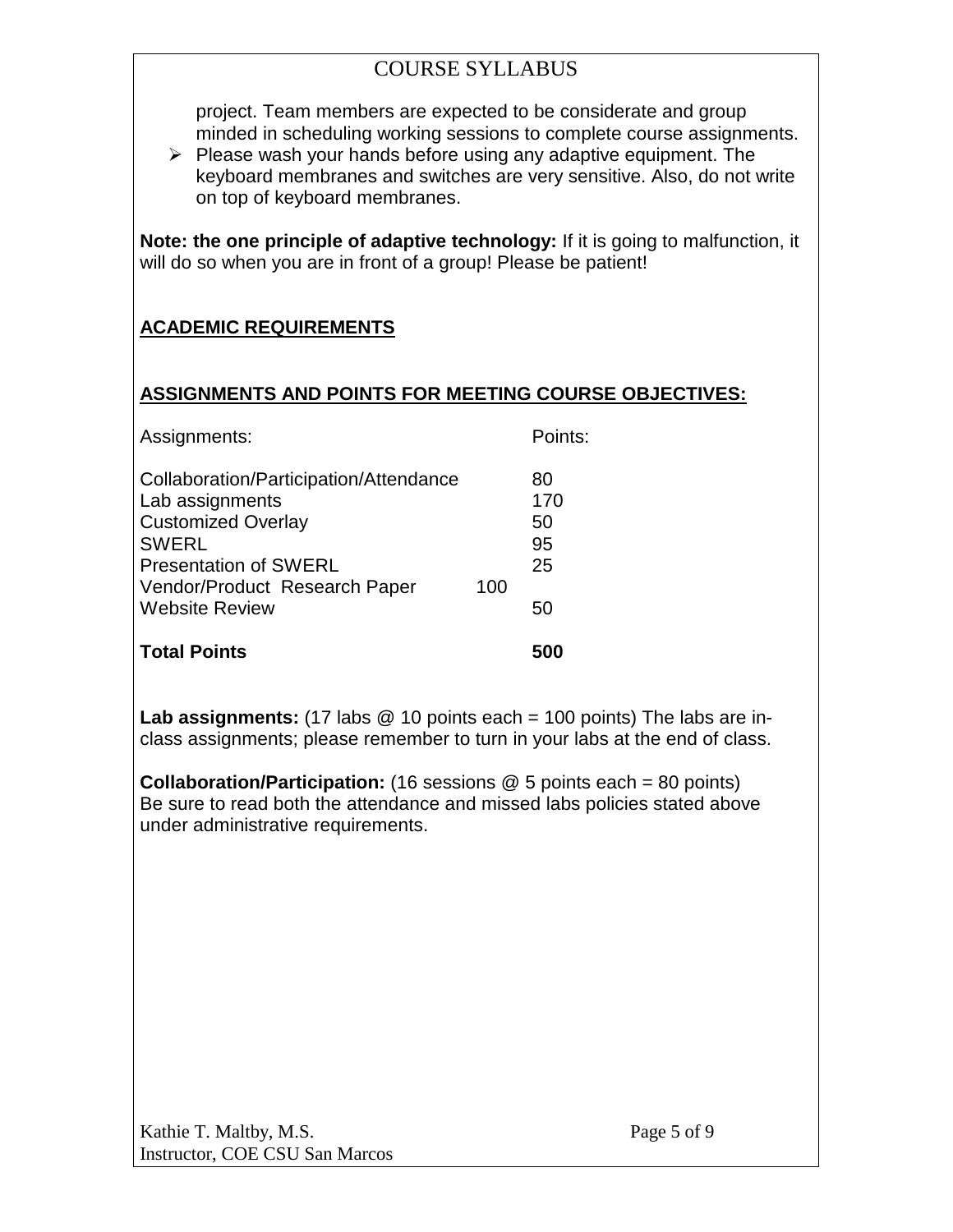#### *Detailed formats for all assignments will be handed out in class*

#### **SWERL** (95 points)

Students will use the Software Evaluation for Reaching Learners (SWERL) and complete a student evaluation using the software and a software analysis. In addition, students will create a teaching guide on the software: tips on how to use the manual and software, evaluation of pros and cons of the program, how this software meets curriculum standards, and examples of instructional purposes.

#### **Presentation of SWERL:** (25 points)

Students will present the software evaluated using the SWERL and share their findings.

#### **Vendor/Product Research Paper:** (100 points)

Each student will research products for individuals with disabilities. Topics may include the following:

- □ Augmentative and Alternative Communication
- Computer Access
- Seating and Positioning
- Wheelchair and Mobility
- Devices for the Visually Impaired
- Devices for the Hearing Impaired (excluding hearing aids and cochlear implants)
- Voice Recognition
- Tools for a Specific Disability
- Tools to Support Specific Academic Areas
- Aids for Daily Living (electronic and non-electronic)

#### **(Other area only upon prior approval of instructor)**

#### **Customized Overlay Assignment:** (50 points)

Students will create a custom overlay for a written language activity. This overlay will be created using the software program Overlay Maker for use with an IntelliKeys keyboard. Students will be required to provide a description of the child's abilities and a summary of the lesson plan.

#### **Website Review** (50 points)

Each student will research 5 websites on a single topic of assistive technology and complete a written summary.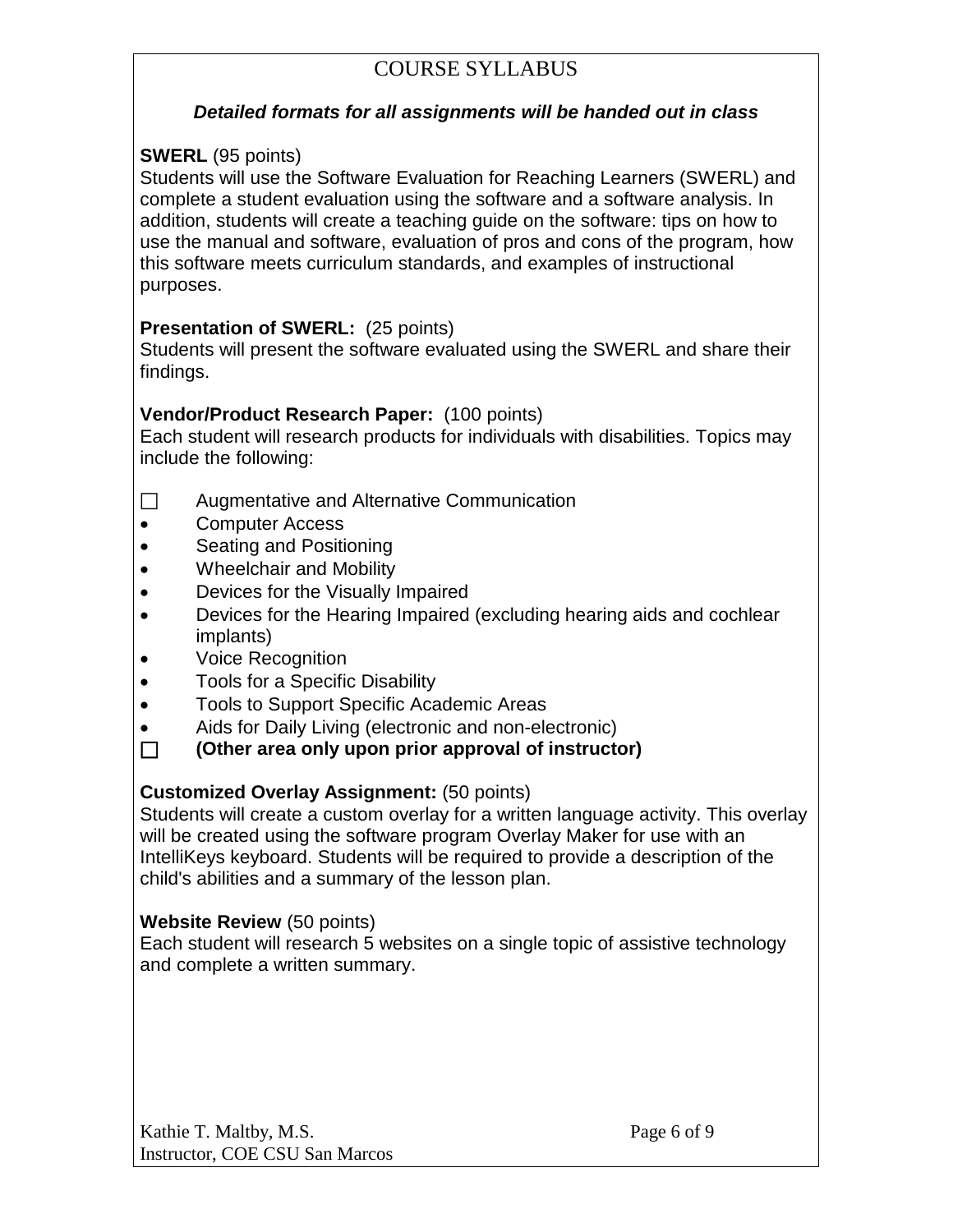## **CALCULATION OF COURSE GRADE**

Points will be totaled for all assignments and percentages will be calculated. Grades are then computed according to the following

#### **GRADING SCALE**: (**Represents percentages of total points)**

|           | A 93-100 | A-90-92 |
|-----------|----------|---------|
| B+ 87-89  | B 83-86  | B-80-82 |
| $C+77-79$ | C 73-76  | C-70-72 |

#### **Criteria for grading participation:**

Participation points will be assigned on the following criteria: attendance, collaborative cooperation in all labs, classes, and group assignments; enthusiasm for the content and activities, respect for the speakers; patience and flexibility with the technology; appropriate use of lab, hardware and software; Respect for the lab environment and equipment, e.g., absolutely no food or drink in the lab.

## **Criteria for course grading:** (CSUSM General Catalog)

A (Excellent): Performance of the student has been at the highest level, showing sustained excellence in meeting all course requirements and exhibiting an unusual degree of intellectual initiative.

B (Good): Performance of the student has been at a high level, showing consistent and effective achievement in meeting course requirements.

C (Satisfactory): Performance of the student has been at an adequate level, meeting the basic requirements of the course.

#### **NOTE: The minimum acceptable grade for course in the professional education sequence is C+, but a B average must be maintained.**

D (Passing): Performance of the student has been less than adequate, meeting only the minimum course requirements.

F (Failing): Performance has been such that minimal course requirements have not been met.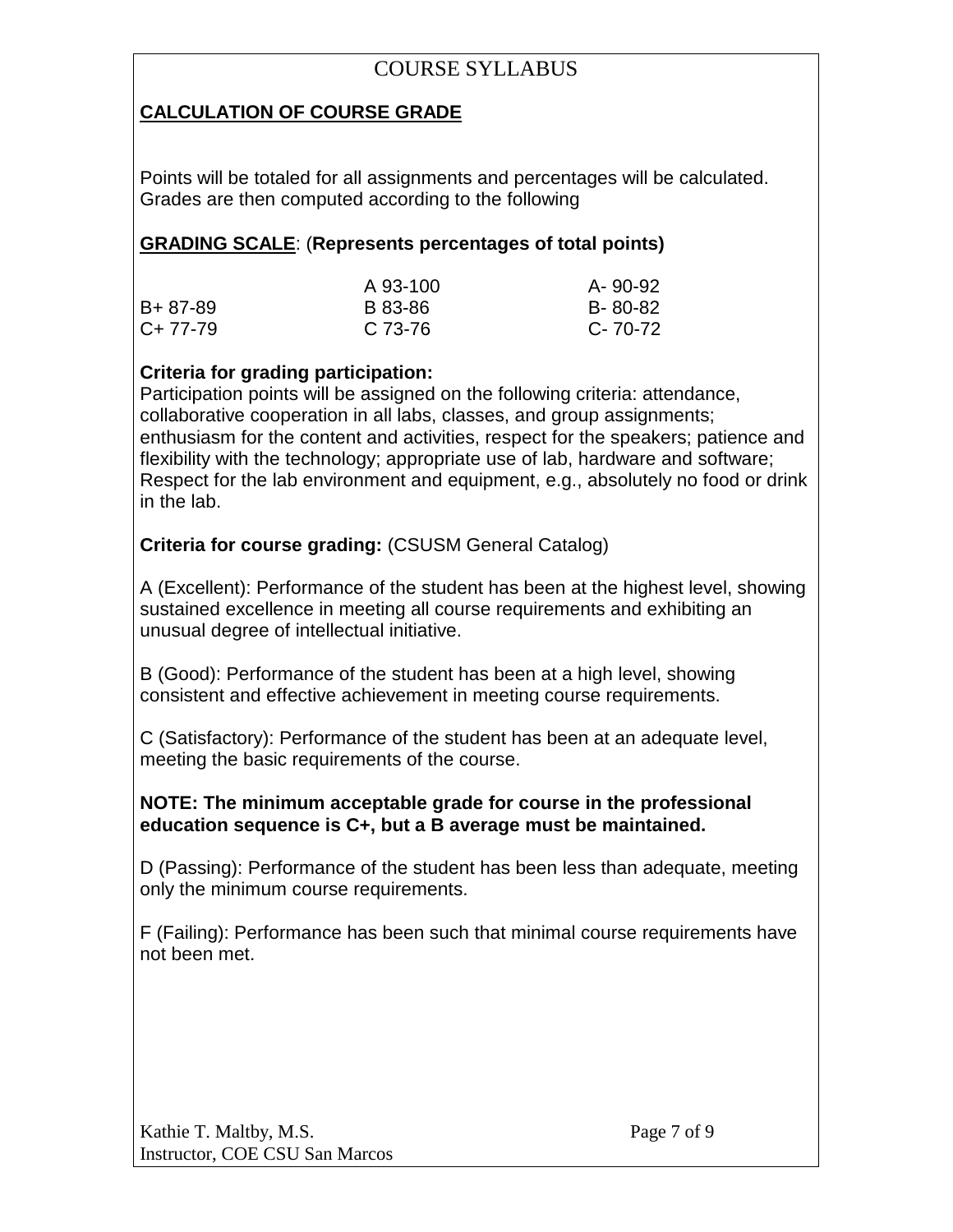# **SCHEDULE FOR EDMX 632: Technology and Communication for Special Populations**

|                | <b>Class</b><br>Date: | <b>Topics</b>                                                               | <b>Readings Due</b>                           | Labs                                 | <b>Assignments</b><br><b>Due</b> |
|----------------|-----------------------|-----------------------------------------------------------------------------|-----------------------------------------------|--------------------------------------|----------------------------------|
| 1              | 9/4                   | Course Overview, Introduction to A.T.                                       |                                               |                                      |                                  |
| $\overline{2}$ | 9/11                  | Laws, A.T. Assessment Process,<br><b>Physical Adaptations</b>               | G-09, 27 S-01,03<br>W-01, 08, 09<br>C-Chap. 5 | Low Tech Lab                         |                                  |
| 3              | 9/18                  | Computer basics, Alternate Input, Access<br>Utilities, Switch software      | $G-10$<br>W-05, 06                            | Switch software lab                  |                                  |
| 4              | 9/25                  | Boardmaker, graphics, basic<br>communication board,                         | $M - 03$<br>C-pgs 158-172                     | Making a basic board<br>and schedule |                                  |
| 5              | 10/2                  | IntelliTools share-a-thon, IntelliKeys,<br>Overlay Maker, IntelliTalk II    | $W-12$<br>C-pgs 173-209                       | IntelliKeys; Overlay<br>Maker lab    | Website<br>Assignment            |
| 6              | 10/9                  | Alternate Input (part II), IntelliTalk II,<br><b>Design Custom Overlays</b> | $W-11$                                        | IntelliTalk II                       |                                  |
| $\overline{7}$ | 10/16                 | Work session: Custom overlays and<br>custom communication board             | C- pgs 228-245                                |                                      |                                  |
| 8              | 10/23                 | Alternate Output; Custom overlay &<br>communication board presentations     | $W-02$<br>C-pgs 246-262                       |                                      | <b>Custom Overlay</b>            |
| 9              | 10/30                 | Specialized Products, Low Vision, Intro to<br><b>AAC</b>                    | W-15, 16, 17, 18                              |                                      |                                  |
| 10             | 11/6                  | Guest presentations: AAC, mobility                                          | $W-21$<br>$M-1$                               | <b>Product Feature Lab</b>           |                                  |

Kathie T. Maltby, M.S. **Page 1 of 9** EDMX 632, Fall, 2002 Instructor, COE CSU San Marcos Syllabus